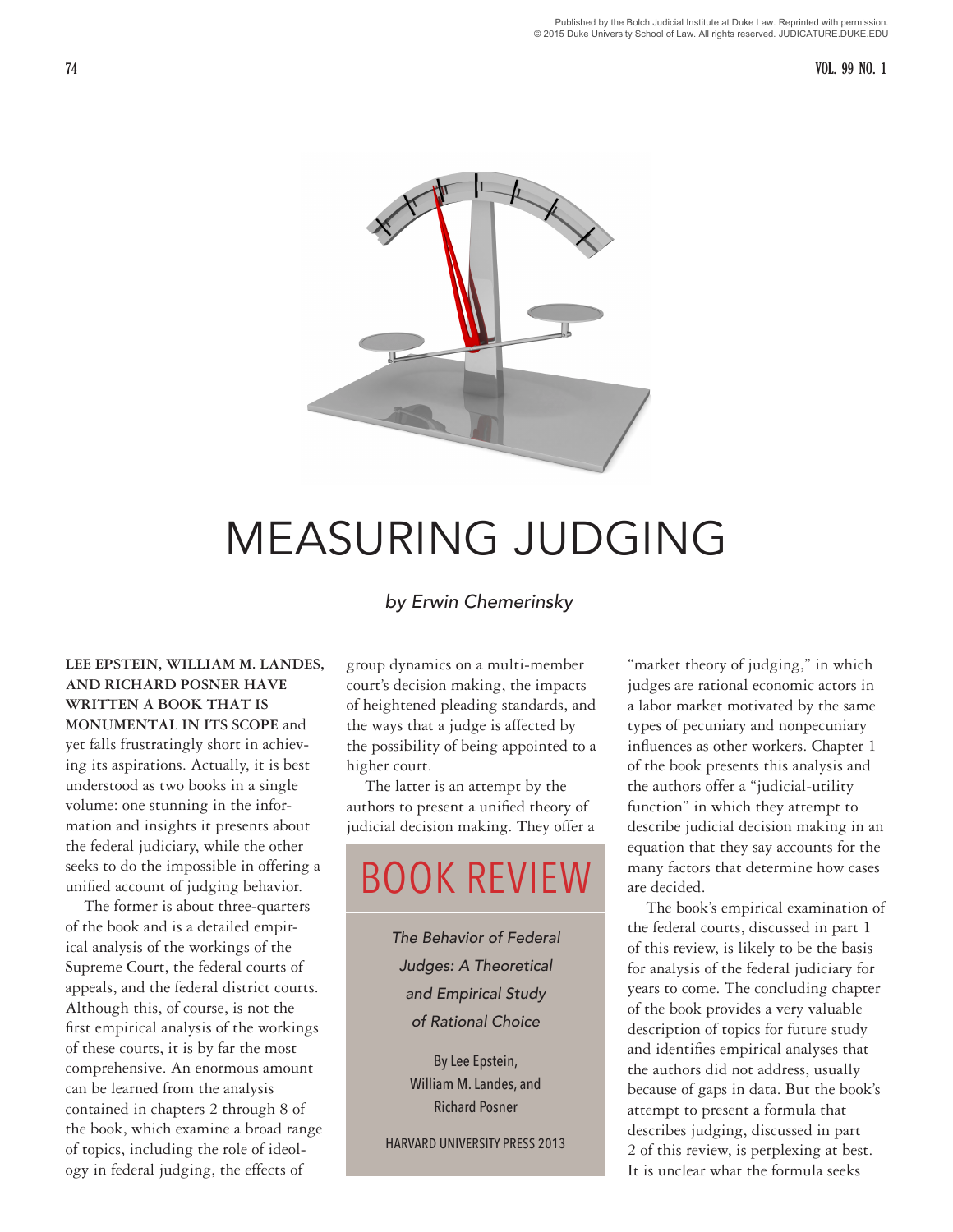## JUDICATURE 75

to accomplish. It cannot be used to<br>
predict decisions or even describe<br>
them. Nor does it describe how judges<br>
should decide cases, as the work is<br>
explicitly positive, not normative. At<br>
mean the femula identifies the wr predict decisions or even describe them. Nor does it describe how judges should decide cases, as the work is most, the formula identifies the variables that affect a judge's behavior, but here the authors are far less original or insightful than in their empirical analysis. It also is unclear what is gained by presenting this as an equation rather than as a listing of the factors that influence judicial decision making.

The book is dense with equations and charts, yet it is clearly written and very readable. The authors are painstaking in explaining their methodology and even those without a strong foundation in empirical work can follow their explanations and analyses. The chapters are sufficiently distinct that the book can, and likely will, be used as a reference tool for those researching decision making in the federal courts. I have read it twice and picked up a great many insights on the second reading. Simply put, Epstein, Landes, and Posner are the best at this type of work, and this book stands out as the best of its type.

# **MEASURING THE BEHAVIOR OF FEDERAL JUDGES**

Many political scientists and law professors have attempted to empirically analyze judicial outcomes, especially the Supreme Court's decision making, and Epstein, Landes, and Posner greatly rely on their databases. But their work is different, in part, because of their methodology. As they explain, they "make extensive use of regression analysis, rather than just simple correlations." (p. 14) They note that "[c]laims about judicial behavior based on simple correlation are commonly made in law journals and reported in the media, but studies that do not control for potentially relevant variables, as regression analysis enables us to do, often produce unsound results." (Id.)

Just as important, the analysis in

**The authors confirm the** importance of ideology in Supreme Court decision making. ... [They] also present a clear picture of the ideology of the lower federal courts.

the book is "broader than that found in most of the existing literature" (p. 15) in two respects: the variety of courts reviewed and the volume of questions examined. Chapters 3, 4, and 5, respectively, look at the Supreme Court, the federal courts of appeals, and the federal district courts. Chapter 6 focuses on dissents in the Supreme Court and the federal courts of appeals, and what the authors call "dissent aversion," what accounts for judges choosing to not dissent. Chapter 7 considers questioning at oral argument in the Supreme Court and offers an empirical analysis of these proceedings, including which justices ask the most and the longest questions and how questioning relates to the outcome of cases. Chapter 8 seeks to assess how a judge is affected by the possibility of being appointed to a higher court federal district court judges to a federal court of appeals and especially federal court of appeals judges to the Supreme Court. As mentioned above, the last chapter identifies many questions for future empirical work.

Any attempt in a short review to summarize the analyses or conclusions could not possibly do justice to the breadth and depth of the book. Instead, this review provides several examples of the most important insights of the authors' empirical analysis.

*The Role of Ideology in Judging.*  Epstein, Landes, and Posner provide empirical support to confirm what seems intuitive: ideology matters

more in "higher" courts than in "lower courts." Ideology plays a greater role in the Supreme Court than in the federal courts of appeals or the district courts, and again a greater role in the federal courts of appeals than in the federal district courts. The authors note, "As cases rise in the judicial hierarchy, the possibility of deciding them on legalistic grounds decline." (p. 237) In part, this is because lower courts are constrained by precedent from higher courts; it also reflects the differences in workloads among these courts. Only the Supreme Court exercises discretion in selecting the vast majority of its docket. This feature of federal court jurisdiction has two effects on the proportion of Supreme Court cases in which ideology plays a major role. First, justices have the opportunity to vote on certiorari based on their ideological preferences, unlike other courts. Second, because the Supreme Court has discretion in defining its workload, it tends to hear more high profile cases involving issues giving rise to ideological preferences as a share of its docket than other courts.

The authors confirm the importance of ideology in Supreme Court decision making. They state: "[U]tilizing an expanded and corrected dataset, our analysis establishes, we hope with rigor and precision, the existence of a substantial ideology effect in Supreme Court decisions." (p. 149) They use several different measures to assess the ideology of the individual justices and conclude that "Rehnquist and Thomas rank as the most conservative justices and Sutherland, Alito, and McReynolds as the most conservative in economic cases (economic regulation, labor, and tax). At the other end of the spectrum, Marshall, Douglas, Brennan, and Murphy rank as the most liberal justices overall." (p. 106) These conclusions are not surprising (except perhaps as to the extent of Justice Alito's conservativism), but it is still interesting to see the authors use several different methodologies to list

 $\blacktriangleright$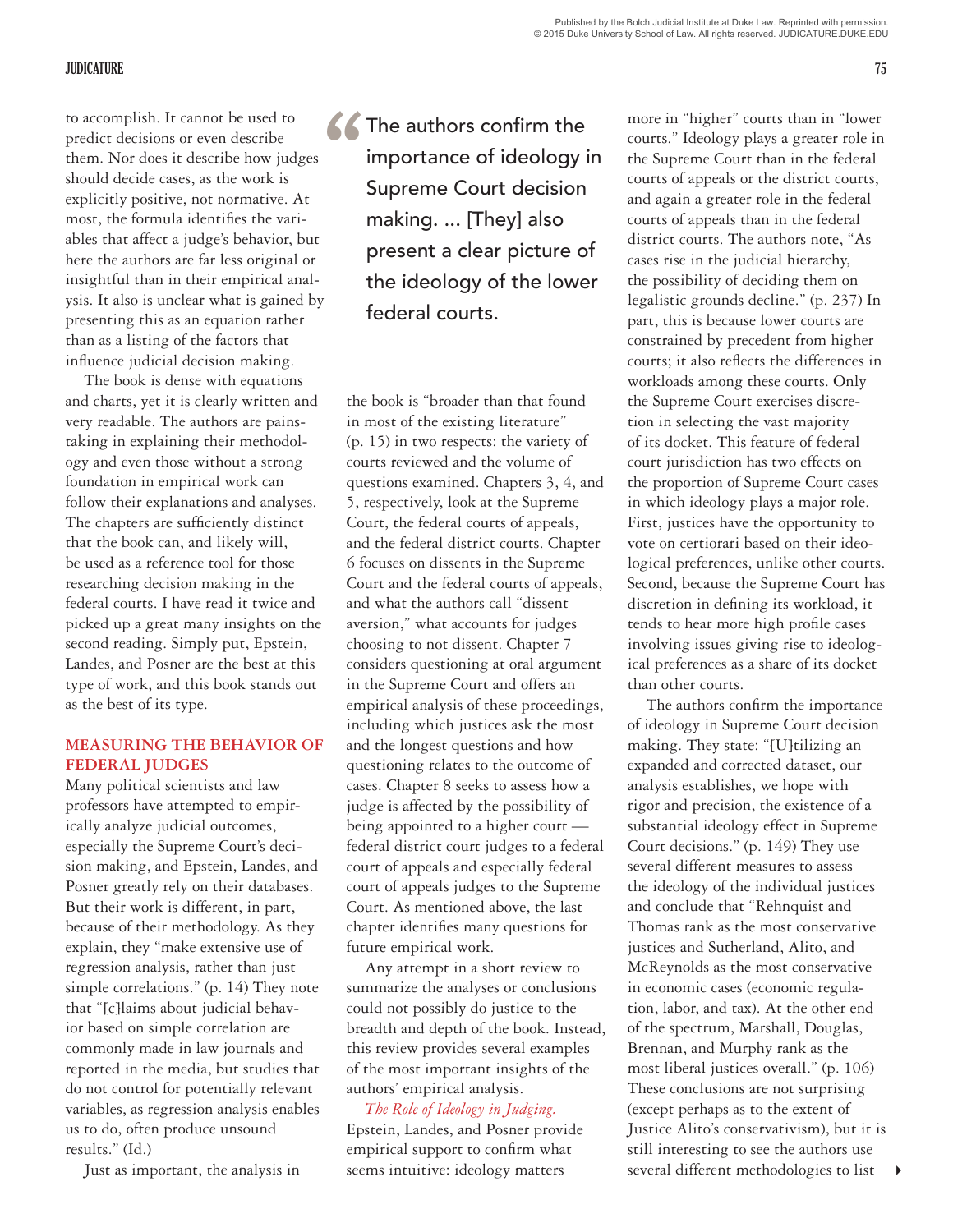#### 76 VOL. 99 NO. 1

the justices of the last 80 years in rank order from most conservative to most liberal.

Epstein, Landes, and Posner also present a clear picture of the ideology of the lower federal courts. They show that 33 percent of the federal courts of appeals judges are "strongly conservative"; 26 percent are "moderately conservative"; 31 percent are "moderately liberal"; and 10 percent are "strongly liberal." (p. 177) It will be interesting to see how this changes by the end of the Obama presidency. The authors provide empirical confirmation for what long has been intuitive: "all the strongly conservative judges ex ante were appointed by Republican Presidents, all the strongly liberal ones were appointed by Democratic Presidents, almost all the moderately conservative judges were appointed by Republican Presidents, and an even larger percentage of moderately liberal ones were appointed by Democratic Presidents." (p. 180) Presidential elections thus matter enormously in determining the ideological composition of the federal judiciary.

*The Effects of Panel Composition.*  One of the most fascinating aspects of the book is its careful analysis of the effects of panel composition on decision making in the federal courts of appeals. The authors note that "[a] growing literature finds panel composition effects in the federal courts of appeals." (p. 82) For example, they note that "[w]hen white judges sit on a panel with a black judge, the odds of the whites' voting in favor of liability in voting rights cases rises. And men are significantly more likely to rule in favor of a plaintiff in a case alleging employment discrimination against a woman when the other member of the three-judge panel is a woman." (p. 82) The dynamics of a small group inevitably influence decision making in any context, but the authors have provided an empirical confirmation of this for federal court of appeals rulings. It provides very strong support for the

importance of diversity in the federal courts of appeals.

*Reversal Aversion.* One variable that the authors attempt to measure is how concern about the possibility of reversal by a higher court affects decision making in the federal district courts and federal courts of appeals. The authors acknowledge that this varies among individual judges, yet overall has a significant effect. They conclude: "District judges appointed by a Democratic President and reviewed by a court of appeals dominated by Democratic Presidents have been found to impose on average a prison sentence four months shorter than district judges also appointed by a Democratic President but who face the prospect of appellate review by a court dominated by judges appointed by Republican Presidents." (p. 83) The authors note that this has the effect of diminishing the apparent effect of the ideology of the district court judge in sentencing.

Supreme Court decisions matter in the federal district courts. The authors focus on two recent, major Supreme Court decisions and show their powerful impact in the federal district courts. In *United States v. Booker*, the Supreme Court held that the Sixth Amendment required that the federal sentencing guidelines be advisory and not mandatory in sentencing criminal defendants in federal courts.<sup>1</sup> The result was substantially more discretion for federal district court judges in sentencing. The authors note that "district judges changed their sentencing behavior almost immediately after *Booker*." (p. 242) In the first year after *Booker*, the proportion of below-guideline sentences rose from "28.4 percent to 36.8 percent (a 33 percent increase over the pre-*Booker* 2005 percentage)." (p. 242)

The other Supreme Court decision that dramatically changed behavior in the district courts was *Ashcroft v. Iqbal*, where the Supreme Court tightened the standards for what needs to be pled in a complaint for a case to go

forward in a federal court.<sup>2</sup> The authors document a "highly significant effect" of *Iqbal* in leading to the dismissal of cases and that civil rights cases are "17 to 19 percent more likely to be dismissed than civil cases as a whole." (p. 231)

These examples powerfully show that district courts carefully follow Supreme Court decisions, even very quickly after they are announced. The authors also confirm what many have noted without empirical confirmation: *Booker* has had a substantial effect on sentencing by federal district court judges and *Iqbal* has significantly increased the likelihood of a motion to dismiss being granted.

*Auditioning.* One of the most fascinating chapters in the book examines the extent to which judges are influenced by their desire for appointment to a higher court. The authors identify federal court of appeals judges who have had a realistic chance of being considered for appointment to the U.S. Supreme Court and measure how the prospect of appointment affects decision making. They call these judges "auditioners" and observe that:

... auditioners are significantly less likely to vote for defendants in capital punishment and street-crime cases than either non- or ex-auditioners are. There are no significant differences in the white-collar category, where the emotions of the public are less likely to be aroused by the reversal of a conviction or a sentence." (p. 361)

The authors use regression analysis to control for other variables and document that the possibility of being considered for a Supreme Court vacancy substantially affects the decision making of federal courts of appeals judges. The authors conclude:

Our results suggest that court of appeals judges who have a good shot at the Supreme Court tend to alter their judicial behavior in order to increase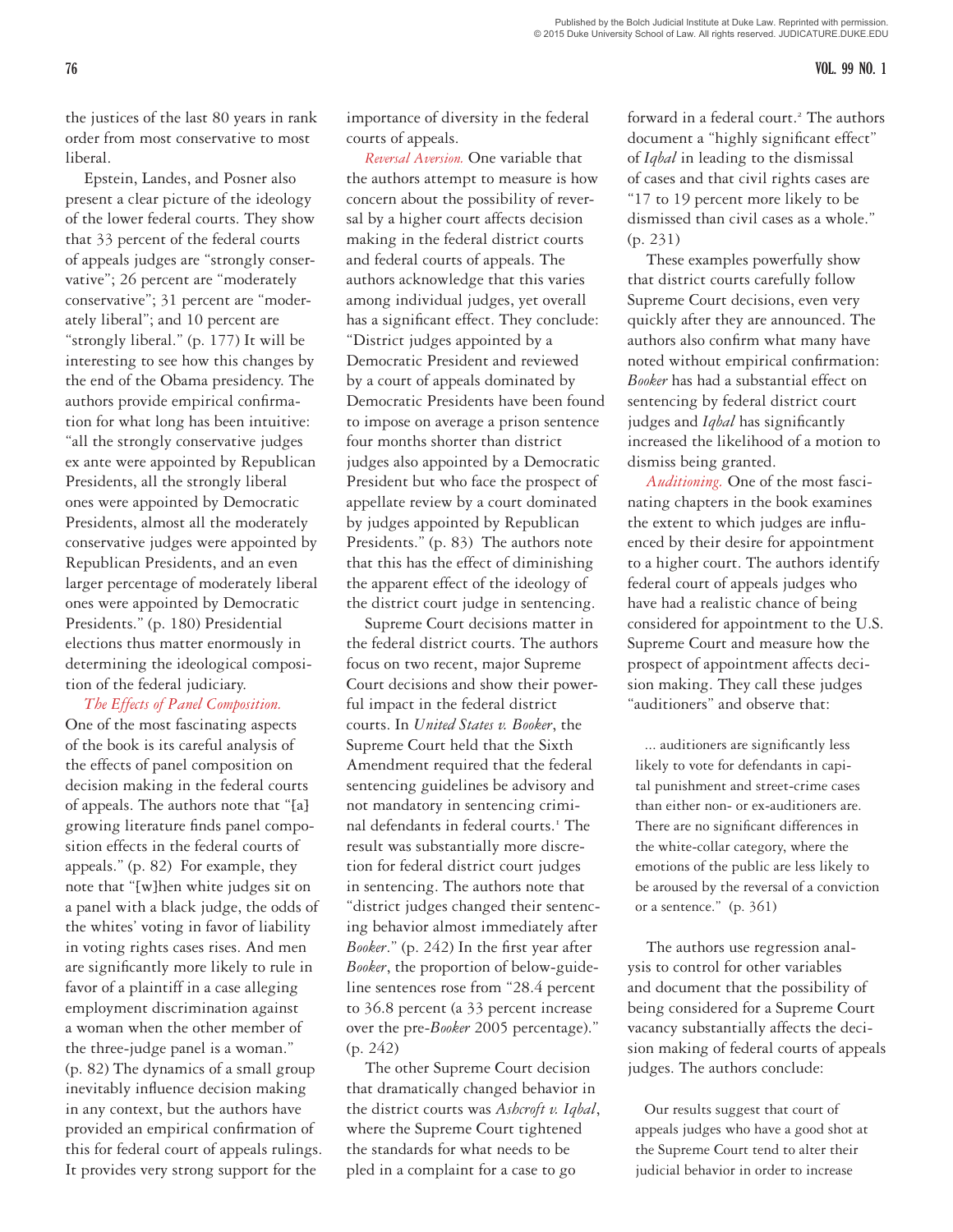## JUDICATURE 77

their chances, though this is just an average tendency — we do not suggest that all court of appeals judges in what we are calling the promotion pool audition for the Supreme Court." (p. 363)

These, of course, are only some of the many insights that the authors' empirical analysis provides. Although the empirical analysis of the federal courts is stunning in its scope and depth, there are limits to the book's methodology that should be noted. First, the authors only analyze published decisions of the federal courts. This limitation does not harm the Supreme Court analysis because all of its decisions are published. But for the federal courts of appeals, in fiscal year 2010, 84 percent of the decisions were unpublished. (p. 155) In other words, the authors' analysis of the federal courts of appeals is based on just 16 percent of their rulings. The authors assume that the unpublished rulings are most likely routine, easily decided, and less important. Yet this assumption is questionable for many unpublished decisions. Often, for whatever reason, appellate courts write lengthy unpublished decisions that may include concurrences and dissents. In fact, because all decisions are placed on easily accessible data bases, there is no need to focus just on those that are designated for publication by the judges. Technology has ended any reason for distinguishing between published and unpublished decisions. Understanding the work of the federal courts of appeals necessitates looking at all of their work, not just 16 percent of it. It would be fascinating to examine the differences, if any, between "published" and "unpublished" decisions.

Second, though the book is titled *The Behavior of Federal Judges*, it omits an enormous part of the workload of the federal judiciary from its consideration. As the authors acknowledge, they have not evaluated non-Article III courts, that is courts where judges

1. As Epstein, Landes,<br>
and Posner explain,<br>
judges at all levels of and Posner explain, judges at all levels of the federal courts have substantial discretion, and the identity of the judge matters greatly in how that discretion will be exercised.

don't have life tenure, including bankruptcy judges (who serve 14-year terms), magistrate judges (who serve eight-year terms), or judges on tribunals such as the Tax Court (who serve 15-year terms). (p. 397) This is a huge percentage of the workload of the federal courts. For example, in 2011, Justice Breyer explained: "The volume of bankruptcy cases is staggering, involving almost 1.6 million filings last year, compared to a federal district court docket of around 260,000 civil cases and 78,000 criminal cases."3 The book more aptly should have been titled, *The Behavior of Article III Federal Judges*.

Third, the empirical analysis curiously treats disparate cases alike and does not account for important differences among them. The role of ideology in the Supreme Court is understated if its entire docket is treated identically, but it plays a more prominent role if the analysis focuses on cases involving socially and legally divisive issues, such as abortion, campaign finance, the death penalty, gay and lesbian rights, race, rights of detainees, and separation of church and state. The same, of course, is likely to also be true of the lower courts even though such divisive issues are a much smaller part of the docket.

I do not want to overstate these limitations in the methodology, but

they are important to keep in mind in reading the book's analysis and conclusions.

# **A LABOR-MARKET THEORY OF JUDGING**

The authors are not content with presenting detailed empirical analysis of decision making in the federal courts. They seek to offer a unified theory of judging and present an equation — which they call a "judicial utility function" — that they contend accounts for the many variables in judicial decision making. (p. 48) I am far more skeptical of this aspect of the authors' enterprise.

The authors begin by contrasting two models of judging. One they term "legalism," though they note that the more common label is "formalism." (p. 2) They say that "in its simplest form, judges are said merely to apply law that is given to them to the facts; their task is mechanical, at best a form of engineering …, and involves no exercise of discretion." (Id.) They contrast this with "realism," which they say is a conception of judging in which "legal pretensions are mere rhetoric, designed to conceal the political character of their rulings." (Id.) The authors attribute this view to proponents of "critical legal studies" and feminist legal theory and critical race theory scholars.

The problem, of course, is that each of these two accounts of judicial behavior is far too simplistic. Judges at all levels have discretion. In constitutional law, for example, deciding what is a "legitimate" or an "important" or a "compelling" government interest to justify government action is inherently a value choice of the judges. Deciding whether diversity is a compelling interest justifying affirmative action or whether limiting marriage to a man and a woman serves a legitimate interest — to pick two high-profile illustrations – is a function of the judge's values. In criminal procedure, judges on a daily basis need to decide what is an "unreasonable" search or

4